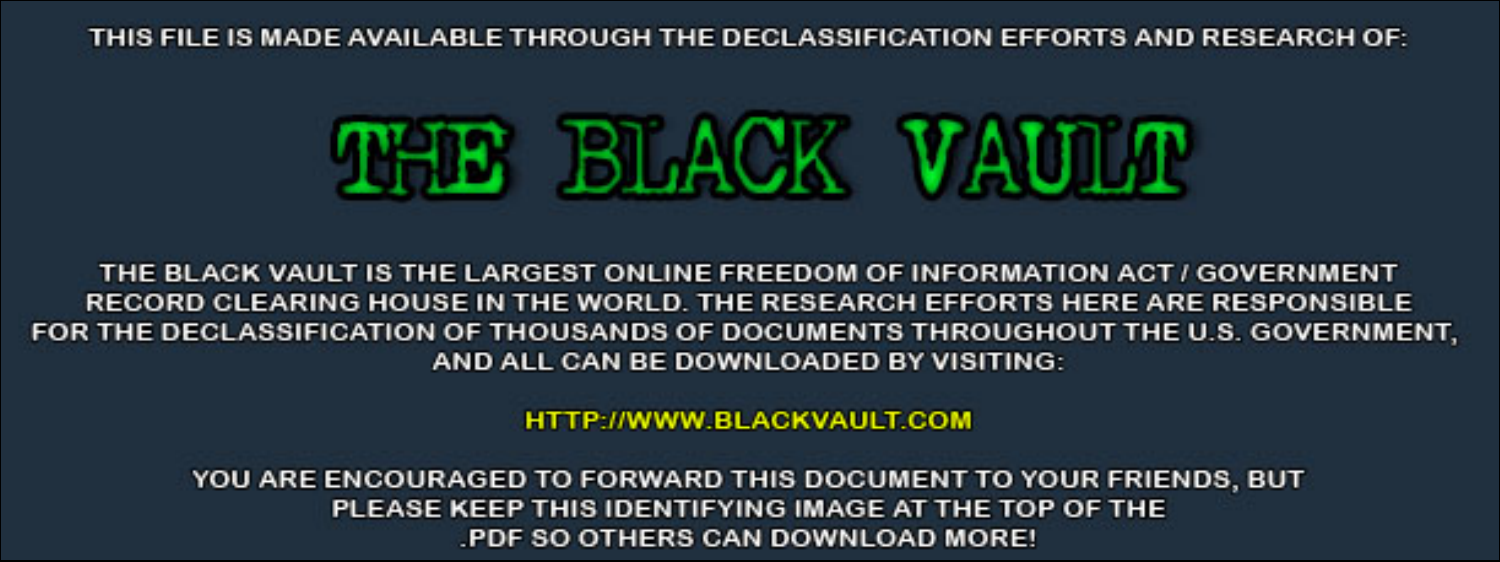## UNCLASSIFIED//FOR OFFICIAL USE ONLY

(U) CRYPTOLOGIC ALMANAC

(U) THE PRE-PRE-MODERN ERA

(U) Many historians date the modern era in cryptology from the sixteenth century, when the first book was published in Europe on the subject -- Polygraphia. by the German monk Trithemius, in 1518. This important book, as we might imagine, was preceded by considerable experimentation and much unpublished writing in Europe.

(U) The need to protect messages goes as far back as messages themselves and, indeed, transcends cultures. Although ancient communicators lacked the tools born from the mathematical and linguistic knowledge that increasingly accumulated during the Renaissance, they did have available a variety of methods to protect their messages.

(U) Many gaps exist in our knowledge of ancient cryptology, but much is available. This article will discuss briefly the development of cryptology before Trithemius.

(U) Cryptography is the art or science of protecting one's own messages by scrambling or substituting components of the text, i.e., letters, syllables, words, or phrases. In some early periods and in locations, before general literacy, any writing system served to keep messages secure -- even plain language was unintelligible to the illiterate. Cryptography, however, presupposes a literate person or group able to pry into a neighbor's communications; it requires measures beyond simple plaintext.

(U) What today's communicators might call TRANSEC, transmission security, i.e., hiding messages, was a principal practice. A loval soldier would repeat a verbal message, presumably only to the intended recipient, or hide a written message about his person. Stories abound from the Greeks about hiding messages in the sole of a sandal, rolled onto women's earrings, or stuck in the belly of a hare served to King Cyrus of Persia.

(U) The oddest story of concealment is the tale that the order for a Greek island to revolt against the Persians in 500 B.C.E. was tattooed on the shaved head of a slave. Once his hair had regrown, he was dispatched with the message. If true, this obviously was not a time-sensitive revolt. (Lambros Callimahos, NSA's great teacher of cryptology, also suggested a refinement of this method: behead the messenger upon arrival, making him a "one-time slave!")

(U) The ancient Greeks and Romans used light to send messages, usually torches at night or smoke signals by day. There are some reports of Greeks sending flashes using burnished shields in the sun, but it is unclear whether this was a fully developed communications method. Apparently, the communicants used a kind of open code, that is, light or smoke combinations with pre-arranged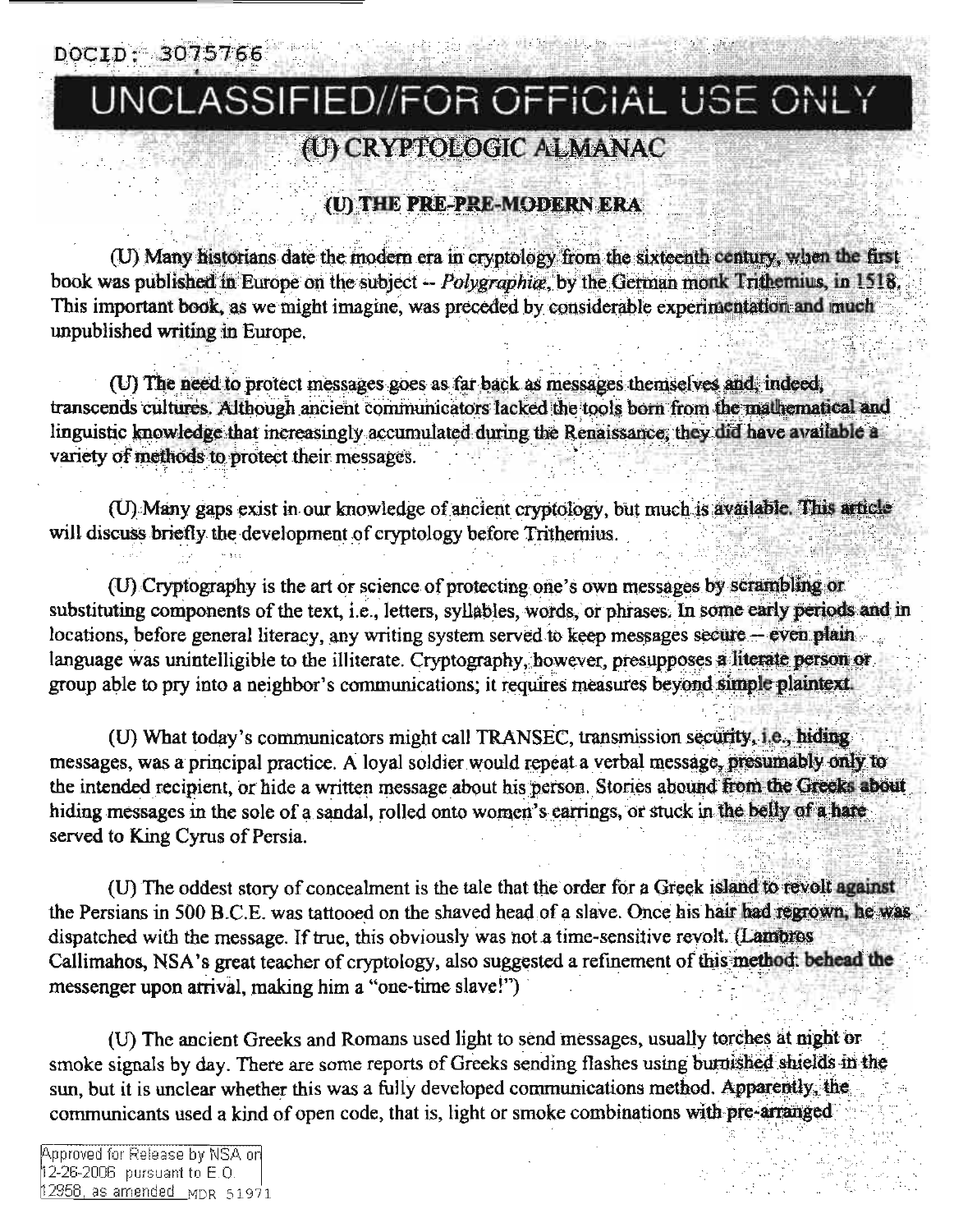meanings, secure but restricted to a limited number of messages. This kind of signaling, of course, was dependent on the cooperation of natural phenomena.

(U) David Kahn, in The Codebreakers, notes that cryptographic systems - or proto-cryptographic systems - were developed in many places in the ancient world, including Egypt and Persia. However, many of them really were "shorthand" writing methods, and none seemed to have survived the original time and place of usage.

(U) Some ancient Greeks developed a system for using dots to substitute for consonants in messages, and may even have used a cipher disk. One ancient writer referred to a system of converting letters to numbers by use of a 5x5 matrix, a system that would have been recognized by 20th century cryptologists.

(U) The first cipher machine was in all likelihood the "scytale," a wooden staff used by Spartan generals, possibly as early as 900 B.C.E. This machine required two pieces of wood of equal length and thickness. A cloth was wound around the stick, starting at a peg on the top, leaving no space exposed on the wood. The general, or his scribe, would write the message on the cloth horizontally down the stick. When the cloth was unwound, the words and letters were no longer connected, but looked like random jottings. In theory, with this transposition cipher, the message could not be read until the cloth was rewound on the original scytale or its twin. (Some historians, by the way, believe the scytale was the ancestor of the modern officers' swagger stick.)

(U) From his own writings, we know Julius Caesar used both TRANSEC and alternate writing systems. On occasion he would send messages to and from Gaul written in Greek characters, presuming that Gallic tribes couldn't read that language. On at least one occasion, he had a message tied to a lance and thrown into a camp under siege, letting his compatriots know that help was coming.

(U) In addition, a simple alphabetic substitution cipher bears Julius Caesar's name. It is not clear whether the first Caesar actually used this eponymous system, but it is known that his nephew, the first Emperor, Augustus, sent messages in substitution systems.

(U) The range of cryptographic options and cryptanalytic techniques available in the ancient Mediterranean world remains unknown, however. No individual encrypted messages have come down to us, and there were no books on theory written (or, at least, preserved).

(U) Some early figures in pre-modern Europe, including Charlemagne and Alfred the Great, used alternate alphabets to disguise their writing. Cipher systems as we now know them began to emerge in the 14th century. The Italian city-states and the Vatican were pioneers in developing new systems -- and how to solve them! This coincided with the birth of the modern European diplomatic system, which heightened the need to protect communications.

(U) But it is important to remember that cryptology was not limited to Western culture. In fact,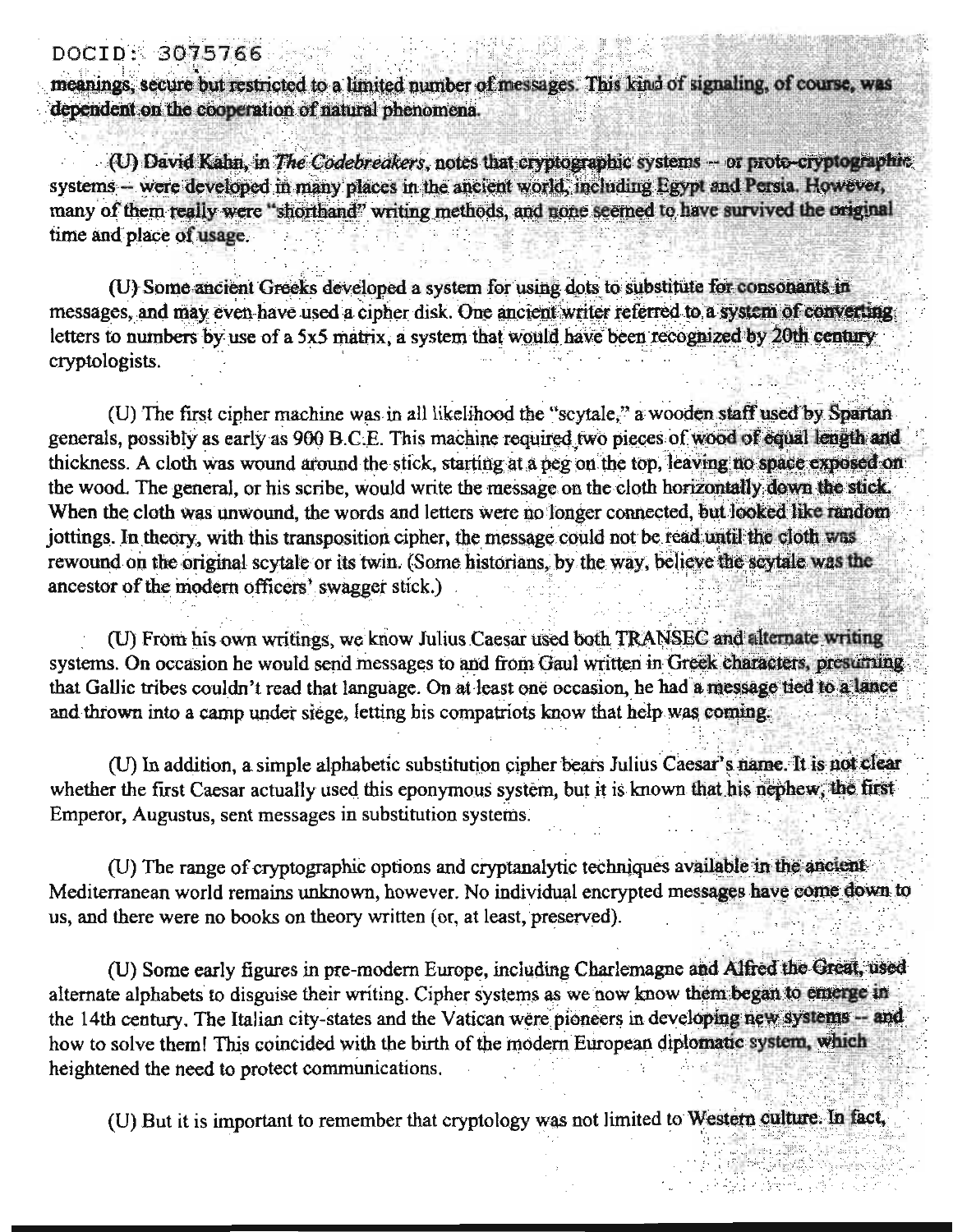the apogee of cryptologic development occurred in the House of Islam.

(U) The government of the Caliph in the ninth and tenth centuries (Western reckoning used here for consistency) employed both cryptography and cryptanalysis for administrative communications and for protection of some records. Some Islamic sects that might have been considered heretical by the mainstream apparently also developed cryptography for their own protection.

(U) Conversant with ancient writings on mathematics, such as the books of Euclid, and their own research, Arab scholars came to a deep understanding of mathematics, including mathematical cryptography. In that same period, in addition to the writings of ancient Greece, Arab scholars drew on other eastern Mediterranean countries and the states of India for knowledge of many other subjects, including philosophy, several branches of science, and medicine. In reconstructing texts or encountering unknown languages, scholars also developed a linguistic approach to cryptology.

(U) Abu Yusuf Ya'qub ibn Is-haq ibn as-Sabbah ibn 'omran ibn Ismail al-Kindi is considered by many the greatest mathematical cryptologist of his time. His book A Manuscript on Deciphering Cryptographic Messages is the oldest extant text on the subject in the world, written in the late ninth century. Al-Kindi served several caliphs successfully, but ran afoul of one near the end of his life and was beaten, then dismissed from service. He died in Baghdad in 873 C.E.

(U) Many mathematical concepts that are now integral parts of Western learning, including the decimal system of numerals, algebra, and statistics, were preserved in the House of Islam; this knowledge was transferred from the Caliphate to European scholars in the early modern period.

(U) Among the useful concepts in this early technical transfer was the concept of "zero," Or, as it is in Arabic, "empty," or sifr.

Yes, the concept and word "cipher" itself entered English from Arabic.

NOTE: (U) The National Cryptologic Museum has a first edition of the Trithemius work on cryptology in its display of rare books. The first edition is on loan from historian David Kahn.

**SOURCES:** The Friedman Legacy (Center for Cryptologic History, 1992).

Ibraham A. Al-Kadi, "Origins of Cryptology: the Arab Contributions," CRYPTOLOGIA, April 1992.

David Kahn, The Codebreakers.

Albert C. Leighton, "Secret Communication among the Greeks and Romans," Technology and Culture, Vol. 10, 1969.

[(U/EOUO) David A. Hatch, Center for Cryptologic History, 972-2893s, dahatch@nsa]